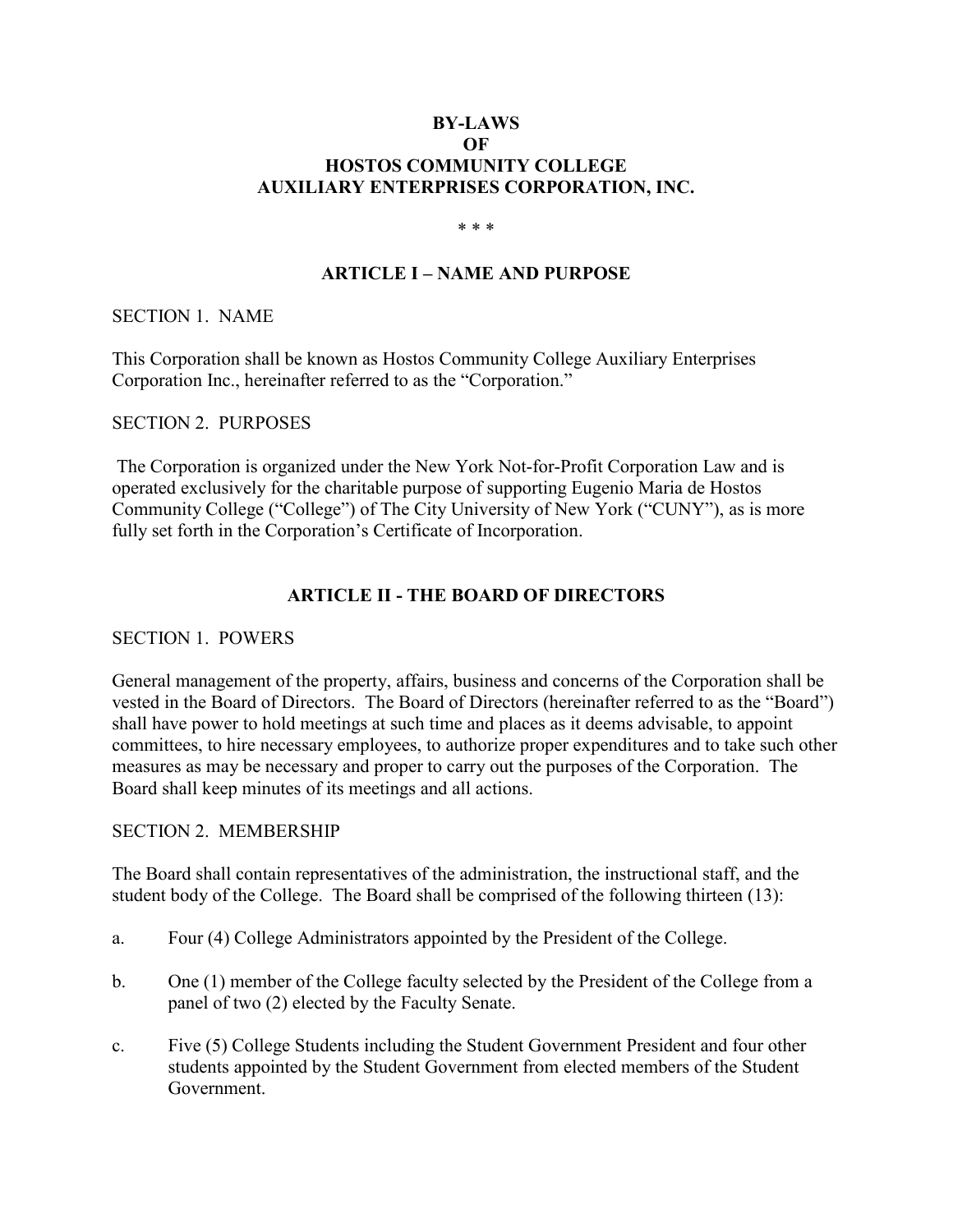- d. The President of the College or his/her designee. The College President or his/her designee on the Board shall serve as President of the Corporation.
- e. Two Independent Directors<sup>[1](#page-1-0)</sup> appointed by the President of the College.

# SECTION 3. TERM OF OFFICE

The term of office of the Directors shall be September 1 to August 31. In the event that a person is not elected or appointed to fill one of the positions listed in Article II, Section 2, the incumbent in that category will continue to serve until a replacement is properly appointed, if the incumbent continues to satisfy the requirements of the category.

SECTION 4. QUALIFICATION. Each Director shall be eighteen years of age or older. Each administration and faculty Director shall be a full-time employee of the College.

### SECTION 5. TERMINATION OF MEMBERSHIP

a. Any Director who ceases to occupy the position that qualified him or her to be elected or appointed as a Director will cease to be a Director. The College President may at any time remove a Director whom he or she has appointed.

b. An elected Director may resign from office at any time by delivering his or her resignation in writing to the Chair or Secretary of the Corporation. Unless otherwise specified by the terms thereof, such resignation shall be effective immediately upon its delivery to the Corporation and the acceptance of such resignation shall not be necessary to make such resignation effective.

c. Any Director may be suspended for a period of time or be removed for cause, such as, excessive absences or violation of any of the by-laws or rules of the Corporation. Such suspension and the period thereof, or removal, shall be imposed only by the unanimous vote of the full Board, with the exception of the vote of the person proposed for suspension or removal. At least ten days before a vote may be taken for the suspension or removal of a Director, a statement of the charges against him or her and a notice of the time and place where the Board proposes to take action must be sent to such Director by certified mail, overnight courier or other means with proof of delivery at his or her last recorded address. Such Director shall be given an opportunity to present a defense at the time and place mentioned in the aforesaid notice. Such removal or suspension shall be effective immediately upon the recording of the required affirmative vote thereon by the Board of Directors.

<span id="page-1-0"></span> $<sup>1</sup>$  An independent director is defined as a former employee of the College or the Corporation, a College alum, a</sup> community member, or any other individual, who meets the definition of "independent director" pursuant to Section 102 of the Not-for-Profit Corporations Law, with affiliate of the Corporation to include for these purposes CUNY and the Research Foundation of CUNY. Section 102 is available here: [https://codes.findlaw.com/ny/notforprofit](https://codes.findlaw.com/ny/notforprofit-corporation-law/npc-sect-102.html)[corporation-law/npc-sect-102.html.](https://codes.findlaw.com/ny/notforprofit-corporation-law/npc-sect-102.html)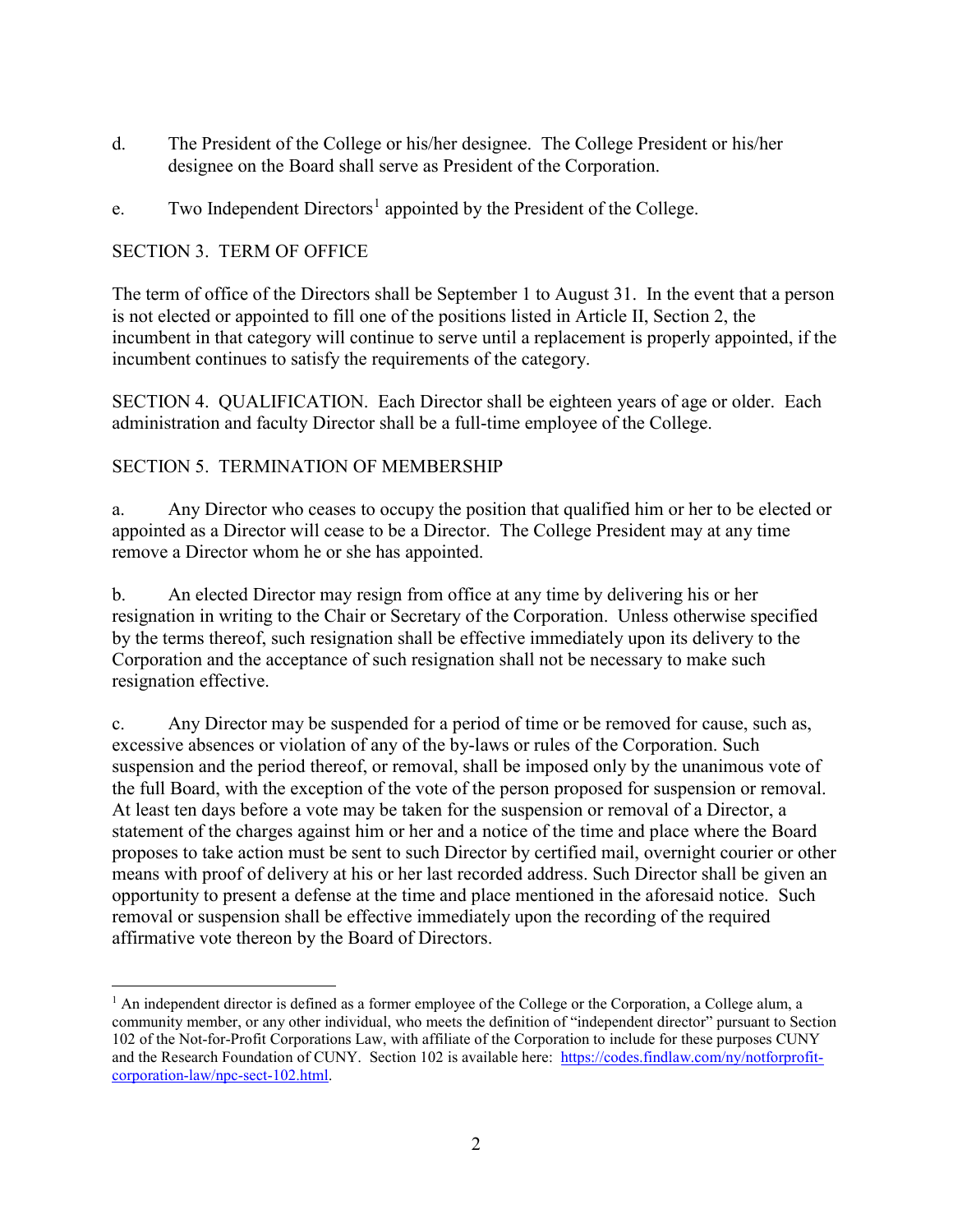### SECTION 6. VACANCIES

Vacancies on the Board shall be filled as follows:

- Administration and Independent Director vacancies shall be filled by the College President.
- Faculty Director vacancies shall be filled by the College President from a list of nominees submitted by the College Senate that is twice the size of the number of vacancies to be filled.
- Student Director vacancies shall be filled by the SGA president from the SGA members elected by the student body.

However, if a vacancy remains unfilled for three months after it occurs, and by reason of the absence, illness, or other inability of one or more of the remaining Directors a quorum of the Board cannot be obtained, a majority of the remaining Directors may appoint a Director from the relevant constituent group to fill the vacancy. A Director elected or appointed to fill a vacancy will hold office until his or her successor is elected or appointed and qualified.

# SECTION 7. EFFECT OF TERMINATION OR OF SUSPENSION

The rights of any person as a Director of this Corporation, including his/her right to vote, shall cease immediately upon his or her termination, or upon his or her suspension for the period of suspension.

### SECTION 8. COMPENSATION

No Director shall receive any compensation from the Corporation for services performed in his official capacity. Directors shall be reimbursed for reasonable expenses incurred in the performance of official duties, subject to approval of the Board of Directors.

# **ARTICLE III - MEETINGS OF THE BOARD OF DIRECTORS**

### SECTION 1. TIME AND PLACE

Meetings of the Board of Directors may be held at such times and places as the Board of Directors determine. All meetings, annual, regular or special, must be held Monday through Friday exclusive of holidays during the period regular classes are in session.

# SECTION 2. ANNUAL MEETING

The first regular meeting of the College's fall semester each year will be the Annual Meeting of the Board of Directors, for the presentation by the Chair and the Treasurer of the annual financial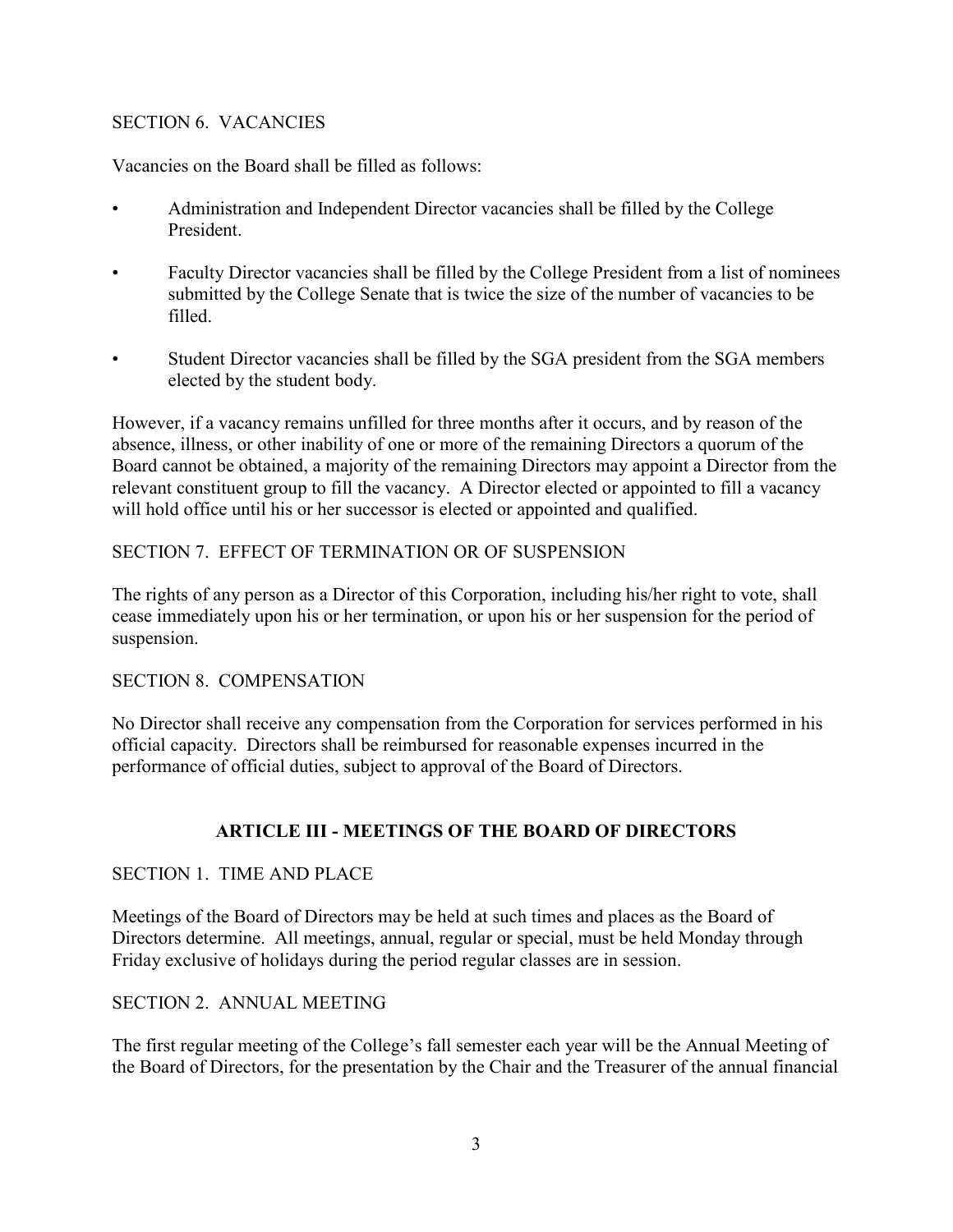report of the Corporation for the prior year and of current year financial priorities and objectives and for the transaction of such other business as may properly come before the meeting.

### SECTION 3. REGULAR MEETINGS

A regular meeting of the Board shall be convened once each semester.

### SECTION 4. SPECIAL MEETINGS

Special meetings of the Board of Directors may be held at any time upon the call of the Chair of the Corporation, or upon the written request of not less than three Directors directed to the Chair or the Secretary.

### SECTION 5. NOTICE

Notice of every meeting of the Board of Directors shall be given personally, by electronic mail, or by U.S. mail to each Director at least five days before the day on which the meeting is to be held if notice is given personally, or by electronic mail, and at least ten days before the day on which the meeting is to be held if the notice is given by U.S. mail. Each such notice shall state the time and the place where the meeting is to be held. Notices given by electronic mail or U.S. mail are deemed to be given when dispatched or mailed, as the case may be, and shall be sent to each Director at his or her address as it appears in the records of the Corporation.

### SECTION 6. WAIVER

No notice of the time, place or purpose of any meeting of the Board of Directors need be given to any Director who submits to the Chair or Secretary of the Corporation a signed waiver of notice, either before or after the meeting, or who attends the meeting without protesting, prior to or at its commencement, the lack of notice to the Director. Such waiver of notice may be written or electronic.

# SECTION 7. QUORUM AND VOTE

At each meeting of the Board of Directors, the presence of seven Directors shall constitute a quorum for the transaction of any business. Unless otherwise specified in these By-laws or by law, a majority vote of the Directors present at the time of the vote, if a quorum is present, will be the act of the Board of Directors. Each Director shall be entitled to one vote. Directors shall vote in person and not by proxy. Any one or more Directors may participate in a meeting by means of a conference telephone, electronic video screen communication or similar communications equipment allowing all persons participating in the meeting to hear each other at the same time. Participation by such means shall constitute presence in person at a meeting as long as each Director can participate in all matters before the Board, including, without limitation, the ability to propose, object to, and vote upon a specific action to be taken by the Board.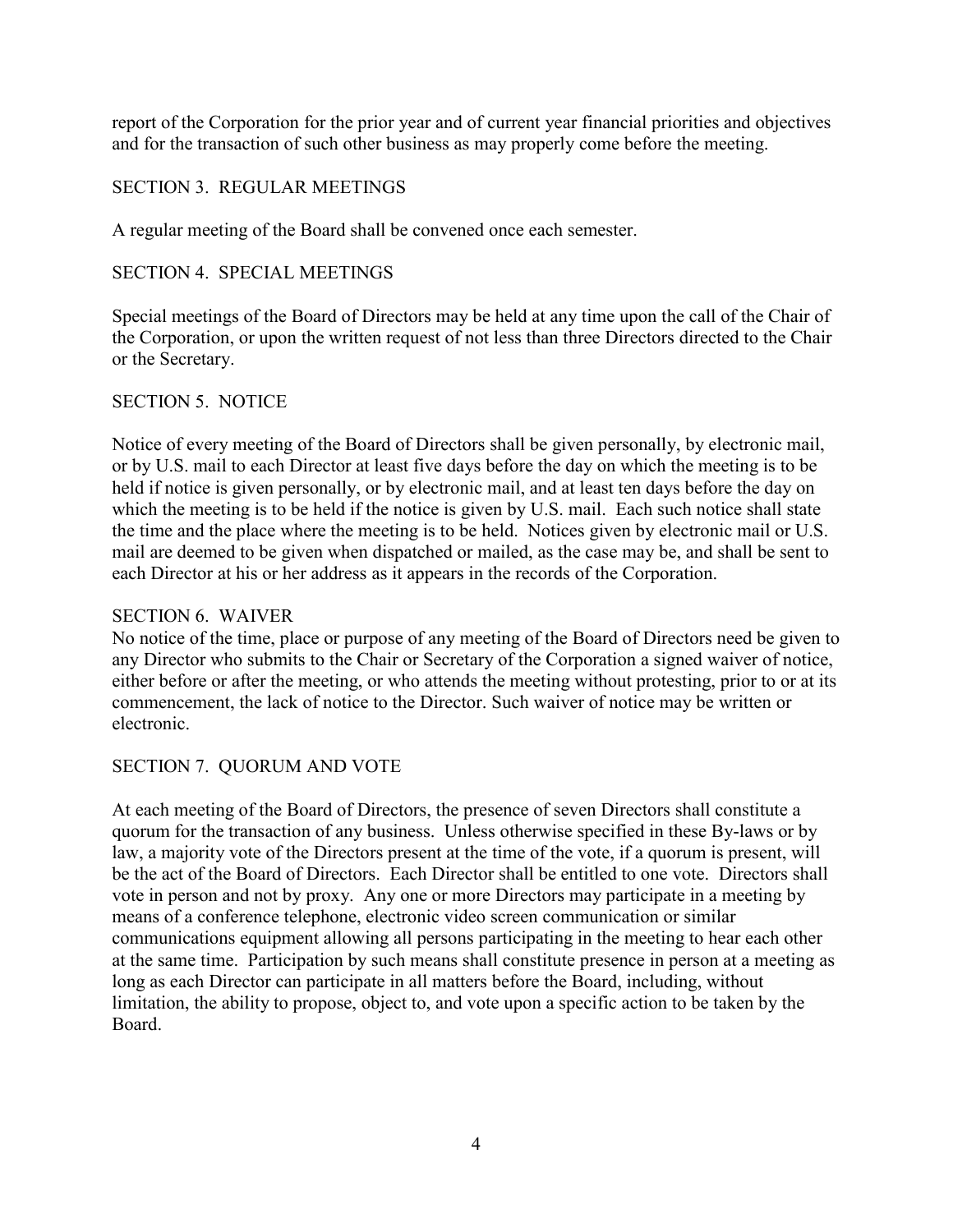#### SECTION 8. ADJOURNMENT.

Any meeting of the Board may be adjourned by a majority vote of the Directors present at the meeting. If a quorum is not present, a majority of the Directors present may adjourn the meeting to another place and time.

SECTION 9. CONFLICT OF INTEREST. As further set forth in the Corporation's conflict of interest policy, each Director shall disclose to the Board the material facts as to his or her interest in any contract or transaction, including any directorships or offices held or financial interest, prior to any action by the Board regarding that contract or transaction. A Director that is interested in a contract or transaction may be counted in determining the presence of a quorum at a meeting of the Board to authorize the contract or transaction if this disclosure is made, provided, however, that the Director shall not be present at or participate in deliberations or voting on the matter and such Director's vote may not be counted when determining whether a sufficient number of Directors has approved the contract or transaction.

SECTION 10. ORDER WITHIN MEETINGS. Meetings of the Board of Directors of the Corporation shall be governed by Robert's Rules of Order, most current edition.

# **ARTICLE IV - OFFICERS OF THE CORPORATION**

### SECTION 1. OFFICERS

The Officers of the Corporation shall consist of a President, a Vice President, a Secretary, and a Treasurer, and such other officers as the Board of Directors may from time-to-time determine.

### SECTION 2. PRESIDENT

The President of the College or his/her designee on the Board shall be the President of the Corporation. The President of the Corporation shall be the chief executive officer of the Corporation and shall preside at all meetings of the Board and the Executive Committee. The President of the Corporation shall be responsible for the general supervision and control of the affairs of the Corporation and shall ensure that all policies, orders and resolutions of the Board of Directors are implemented. The President of the Corporation shall perform such other duties as requested by the Board or as are generally incidental to the office of chief executive officer and chair. The President of the Corporation shall not be an employee of the Corporation, unless approved by two-thirds of the entire Board.

### SECTION 3. VICE PRESIDENT

The Board shall elect one of the Directors as Vice President of the Corporation. The Vice President shall perform the duties of the Office of the President in case of a vacancy in the position of President, or in the President's absence or inability to act. The Vice President shall perform such other duties as assigned by the President or the Board.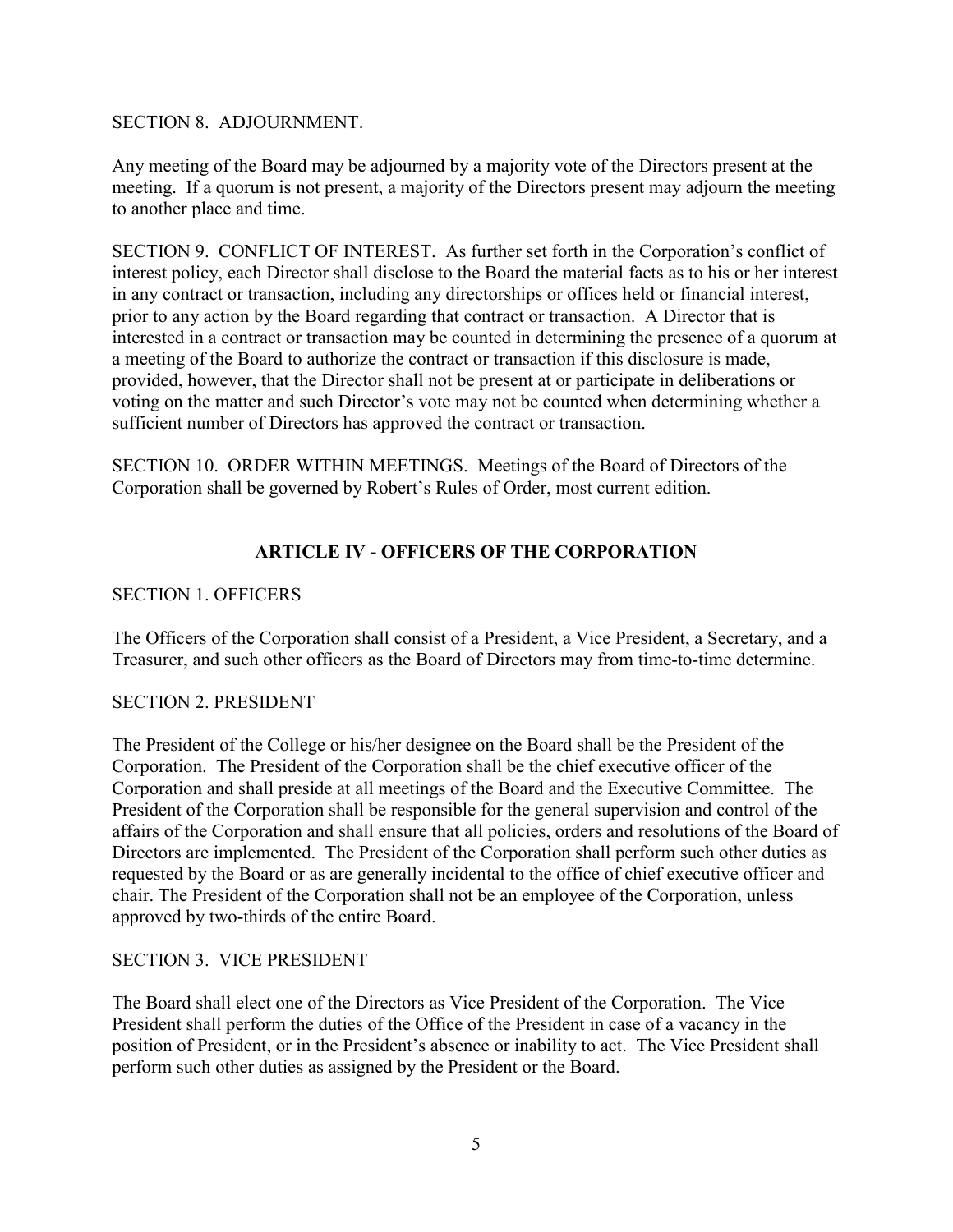#### SECTION 4. SECRETARY

The Board shall elect one of the Directors as Secretary of the Corporation. The Secretary shall keep the Seal and official records of the Corporation and shall, when necessary, attest to the official acts of the President, Board and the Corporation. The Secretary shall issue notices of all meetings of the Board of Directors where notices are required by law or these By-laws. The Secretary shall attend and keep the minutes of the meetings of the Board of Directors, shall keep the seal of the Corporation and shall, when necessary, attest to the official acts of the President and the Board of Directors. The Secretary shall perform all other duties incident to the office of Secretary and such other duties as assigned by the Board of Directors or the President.

### SECTION 5. TREASURER

The Business Manager of the College shall serve as Treasurer of the Corporation. The Treasurer shall be the chief financial officer of the Corporation and shall have charge and custody of, and be responsible for, all the funds of the Corporation and shall keep full and accurate accounts of receipts and disbursements in books belonging to the Corporation and shall deposit all moneys and other valuable effects in the name of and to the credit of the Corporation in such banks or other depositories as are designated by the Board of Directors. The Treasurer shall disburse the funds of the Corporation as ordered by the Board of Directors, taking proper vouchers for the disbursements, and shall render to the President and Directors at the regular meetings of the Board of Directors whenever they may require it, a statement of all transactions as chief financial officer and an account of the financial condition of the Corporation. The Treasurer shall perform all other duties incident to the office of Treasurer and such other duties as assigned by the Board of Directors or the President.

### SECTION 6. TERM OF OFFICE

The Officers of the Board shall be appointed for a term of one year (September 1, to August 31) but shall each continue in office, if otherwise qualified until his or her successor has been duly appointed and qualified.

### SECTION 7. COMPENSATION

No officer shall receive any compensation from the Corporation for services performed in his or her official capacity, but officers may be reimbursed for reasonable expenses incurred in the performance of official duties, subject to approval of the Board.

#### SECTION 8. VACANCIES

A vacancy in any office may be filled by the Board of Directors for the unexpired term.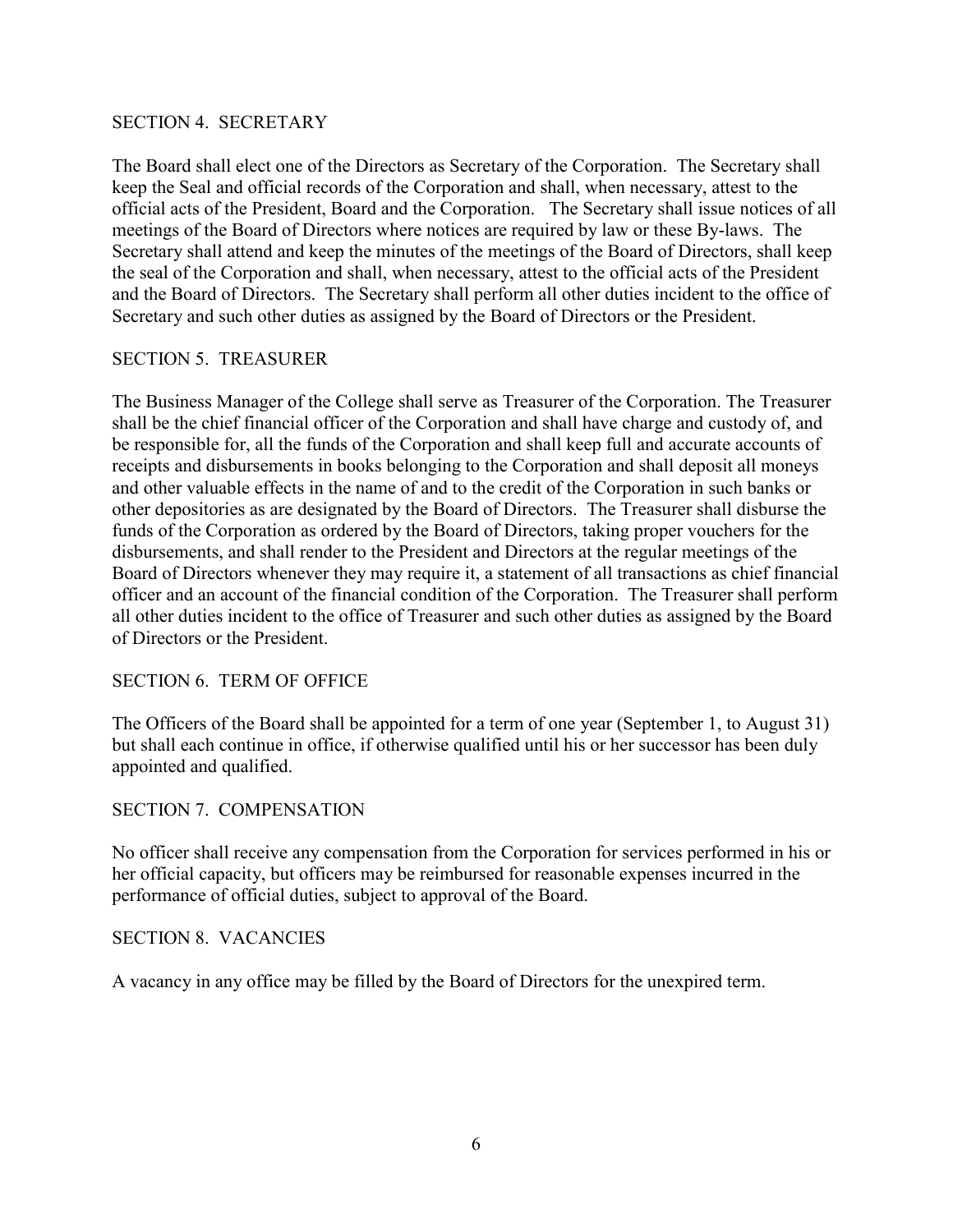# **ARTICLE V - COMMITTEES**

# SECTION 1. COMMITTEES OF THE BOARD

The Board of Directors may, by inclusion in these By-laws or by action of the Board, establish such committees (including their term, duties and powers) as it shall deem necessary and advisable, each consisting of three or more Directors and each of which, to the extent provided in the Board resolution or these By-laws, shall have the authority of the Board, to the extent provided by these By-laws, except that no committee shall have authority as to following matters: (a) any amendment to the Certificate of Incorporation, (b) any amendments to, or repeal of, these By-laws or adoption of new By-laws, (c) the filling of vacancies in the Board or in any committee, (d) the fixing of compensation of Directors for serving on the Board or on any committee, (e) the amendment or repeal of any resolution of the Board which by its terms shall not be so amendable or repealable, (f) the election or removal of officers and directors, (g) approval of a merger, plan of dissolution, or sale or other disposition of all or substantially all of the assets of the Corporation or (h) any action otherwise prohibited by law. Each committee of the Board shall keep minutes and report on these proceedings to the Board at or before the next scheduled Board meeting. The committees of the Board shall include the following:

a. Executive Committee. The Board of Directors shall have an Executive Committee consisting of five Directors, including the President, the Treasurer, the SGA President and two additional Directors elected by the Board, one of whom shall be a student Director. The President of the Corporation shall serve as Chair of the Executive Committee. The committee, when College classes are not in session and in emergency situations, shall have and may exercise all powers of the Board of Directors except as otherwise provided in this Section 1.

b. Audit Committee. The Board of Directors shall have an Audit Committee, which shall consist of the two Independent Directors and one student Director elected by the Board, who also meets the definition of Independent Director. The Audit Committee shall oversee the accounting and financial reporting processes of the Corporation and the audit of the Corporation's financial statements. The Audit Committee's responsibilities shall include the following:

- annually select or renew the selection of an independent auditor to conduct an audit, subject to the approval of The City University of New York;
- review with the independent auditor the scope and planning of the audit prior to the audit's commencement;
- upon completion of the audit, review and discuss with the independent auditor: (A) any material risks and weaknesses in the internal controls identified by the auditors; (B) any restrictions on the scope of the auditor's activities or access to requested information; (C) any significant disagreements between the auditor and management; and (D) the adequacy of the Corporation's accounting and financial reporting processes;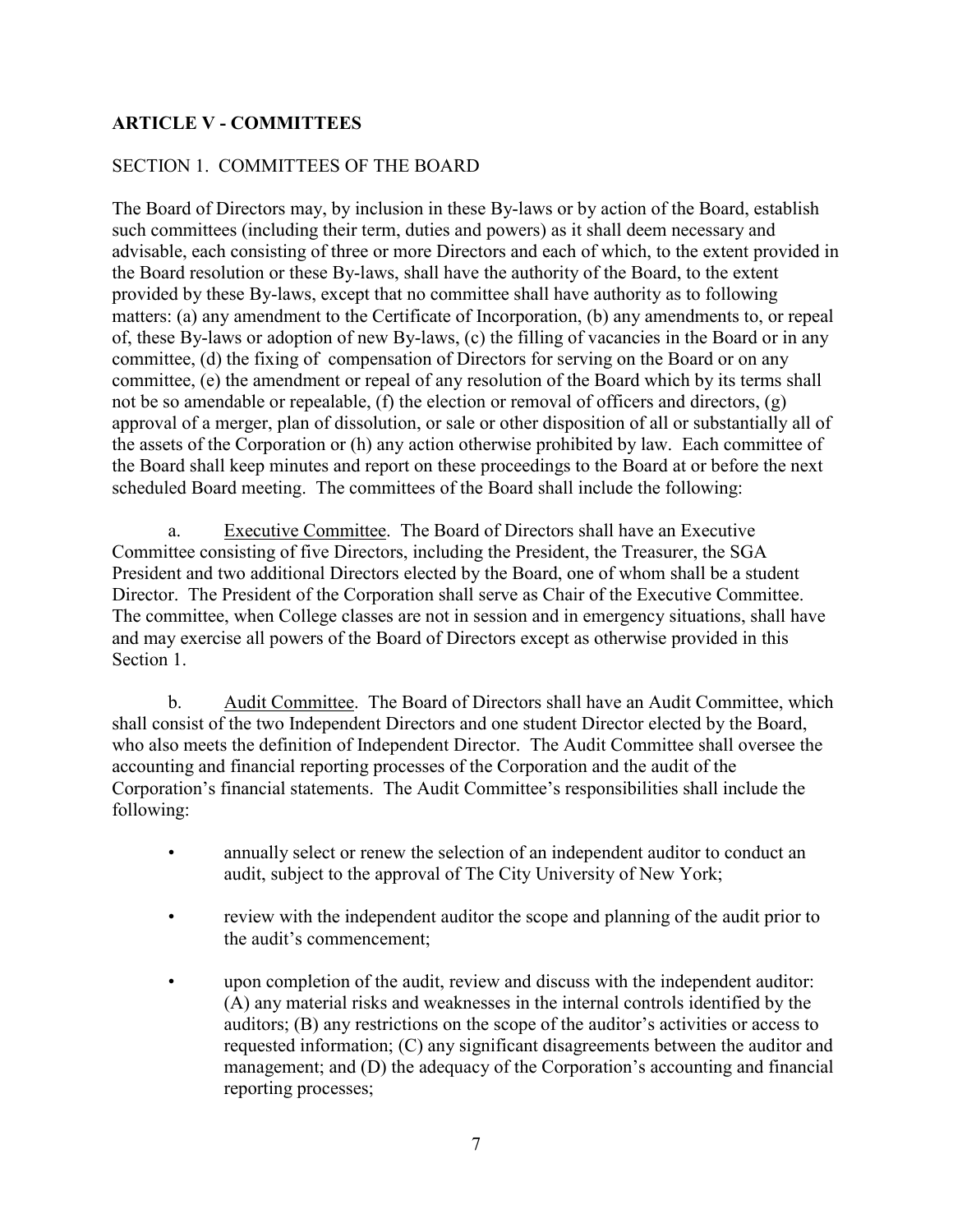- annually consider the performance and independence of the independent auditor; and
- report on the committee's activities to the Board.

# SECTION 2. COMMITTEES OF THE CORPORATION

The Board of Directors may establish such other committees as it deems necessary and advisable. These committees shall be committees of the Corporation, not of the Board, and shall have only the powers specifically delegated to them by the Board and shall have no authority to bind the Board. The committees of the Corporation may include:

a. Food Service Committee. The role of the Food Services Committee is to advise the Board on the quality of service and make recommendations on such matters as the awarding of contracts, hours of operation, and related matters. The committee shall be appointed by the Board from among the College's student body and instructional and administrative staff, after consultation with such constituencies. Members of the committee do not have to be Directors.

b. Book Store Committee. The role of the Book Store Committee is to advise the Board on the quality of service and make recommendations on such matters as the awarding of contracts, methods of providing service, hours of operation, and related matters. The committee shall be appointed by the Board from among the College's student body and instructional and administrative staff, after consultation with such constituencies. Members of the committee do not have to be Directors.

c. Committee on Parking. The role of the Committee on Parking is to advise the Board on make recommendations on such matters as how best to utilize the parking areas, fees to be charged, priorities to be established and related matters. The committee shall be appointed by the Board from among the College's student body and instructional and administrative staff, after consultation with such constituencies. Members of the committee do not have to be Directors.

# SECTION 3. COMMITTEE OPERATING PROCEDURES

Each committee shall meet upon call of its chair or of any two (2) of its members upon such notice given to its members as is provided in these By-Laws for the giving of notice to Directors for meetings of the Board of Directors or upon such other notice, if any, as the committee may determine. A majority of members of a committee shall be present to constitute a quorum. The chair of each committee shall be appointed by its members unless appointed by the Board of Directors, the President of the Corporation, or otherwise set forth in these By-Laws. Acts and decisions of the committees shall be by majority vote of those present at the time of the vote, if a quorum is present at such time. The committees shall keep regular minutes of their proceedings and make the same available to the Board upon request.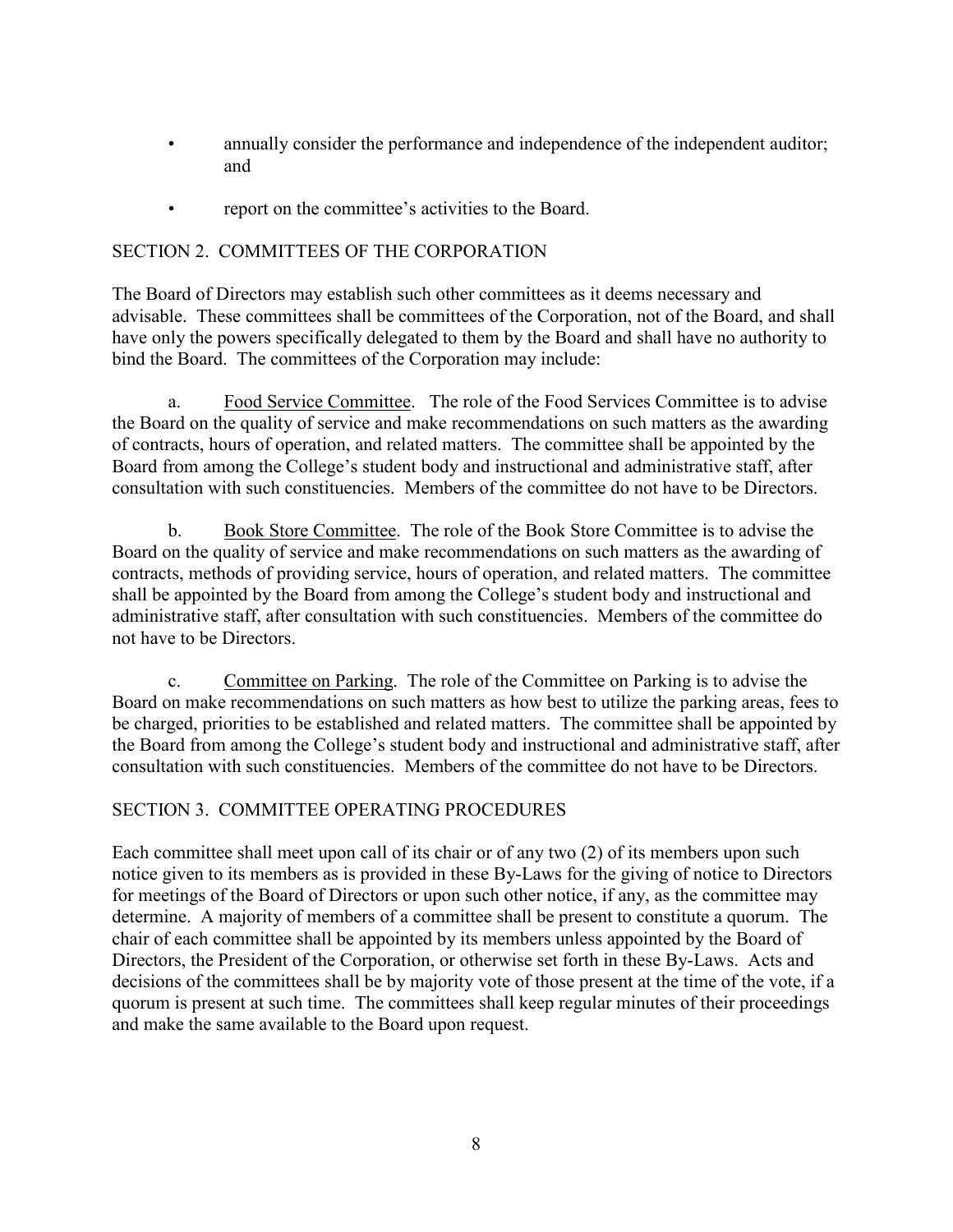# **ARTICLE VIII – BOOKS AND RECORDS; FINANCIAL MATTERS**

#### SECTION 1. BOOKS

The Corporation shall keep complete books of all the business transactions of the Corporation and minutes of the proceedings of its Board of Directors and committees, as well as copies of its Certificate of Incorporation, these By-Laws, any and all annual financial statements of the Corporation, and any quarterly income statements or balance sheets of the Corporation prepared by it.

SECTION 2. FISCAL YEAR

The fiscal year of the Corporation shall be July 1 through June 30.

### SECTION 3. OWNERSHIP OF ASSETS

No Director, officer or employee of the Corporation shall have any right, title or interest in any of the assets and funds of the Corporation; all assets and funds of the Corporation shall be owned exclusively by the Corporation.

### SECTION 4. SOURCES OF FUNDS

The Corporation's funds and assets shall derive from the charges made by the several services that it administers. It may accept other monies properly related to such functions and monies for the support of scholarships. The Corporation shall neither hold nor administer monies derived from the student activity fee.

### SECTION 5. BANK ACCOUNTS; DEPOSITS

All funds of the Corporation shall be deposited in an account or accounts in the name of the Corporation in a bank or banks designated by the Board and shall be used solely to pay the proper expenditures of the Corporation.

#### SECTION 6. SIGNATURES

All checks, drafts, notes, orders for the payment of money, withdrawals, and evidences of indebtedness of the Corporation shall be signed by such officer or officers or agent or agents of the Corporation and in such manner as the Board of Directors from time to time may determine by resolution. In the absence of such determinations by the Board, such instruments shall be signed by two of the following: Treasurer, President or Vice President of the Corporation.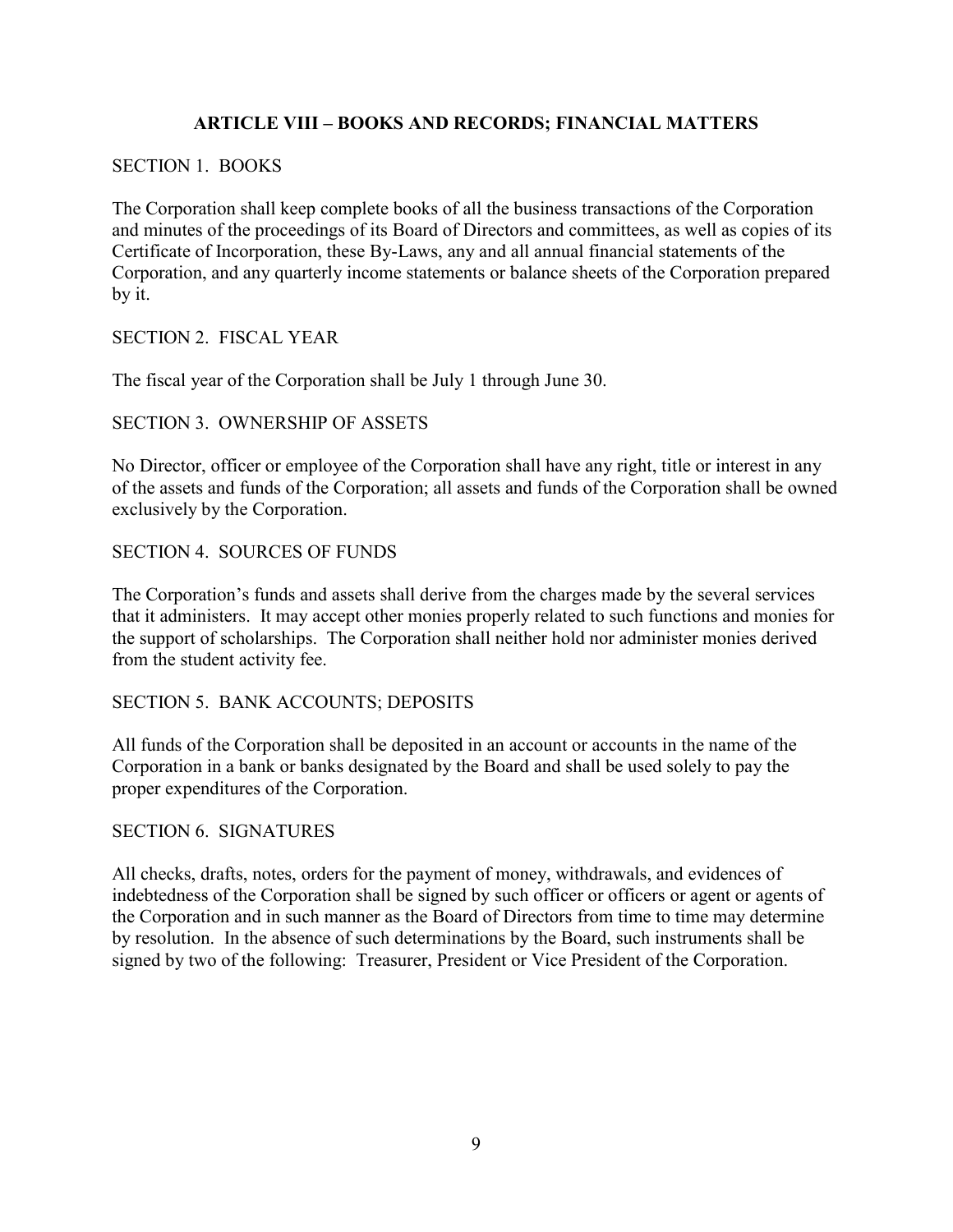#### SECTION 7. CONTRACTS

No contract may be entered into on behalf of the Corporation unless and except as authorized by the Board of Directors; any such authorization may be general or confined to specific instances. Unless otherwise authorized pursuant to Article VIII, Section 6 above, the President, or his or her designee from among the other Directors, is authorized to sign contracts on the Corporation's behalf.

### SECTION 8. INVESTMENTS

Any funds or other assets of the Corporation which, in the judgment of the Board of Directors, shall not immediately be required to effect the purposes of the Corporation, may be invested, reinvested, and administered by the Board of Directors in such investments as in the judgment of the Board of Directors are sound and proper. The Treasurer shall have the authority to invest and reinvest such funds in Bank Certificates of Deposit, Bank Savings Accounts, U.S. Treasury Notes and Certificates, or the CUNY Investment Pool, without further action of the Directors.

### SECTION 9. FINANCIAL RECORDS AND ACCOUNTS.

The Corporation's financial records and accounts shall be kept in a form consistent with generally accepted accounting principles.

#### SECTION 10. AUDIT

The Corporation's financial records and accounts shall be audited annually, and at such other times as directed by the Board of Directors, by an independent certified public accountant or firm designated by the Audit Committee.

### **ARTICLE IX - AMENDMENTS**

The Certificate of Incorporation and By-laws of the Corporation may be amended, altered or repealed in whole or in part, by the affirmative vote of at least nine Directors at any regular or special meeting of the Board, provided that written notice of the substance of the amendment is given with notice of the meeting, to all Directors, in accordance with the notice provisions set forth in Article III, Section 5 of these By-laws. Any proposed amendment to the Certificate of Incorporation or By-laws of the Corporation is subject to the approval of the Board of Trustees of The City University of New York.

### **ARTICLE IX - INSURANCE AND INDEMNIFICATION**

#### SECTION 1. INSURANCE

The Corporation will purchase appropriate insurance for the protection of the Directors, officers and employees of the Corporation.